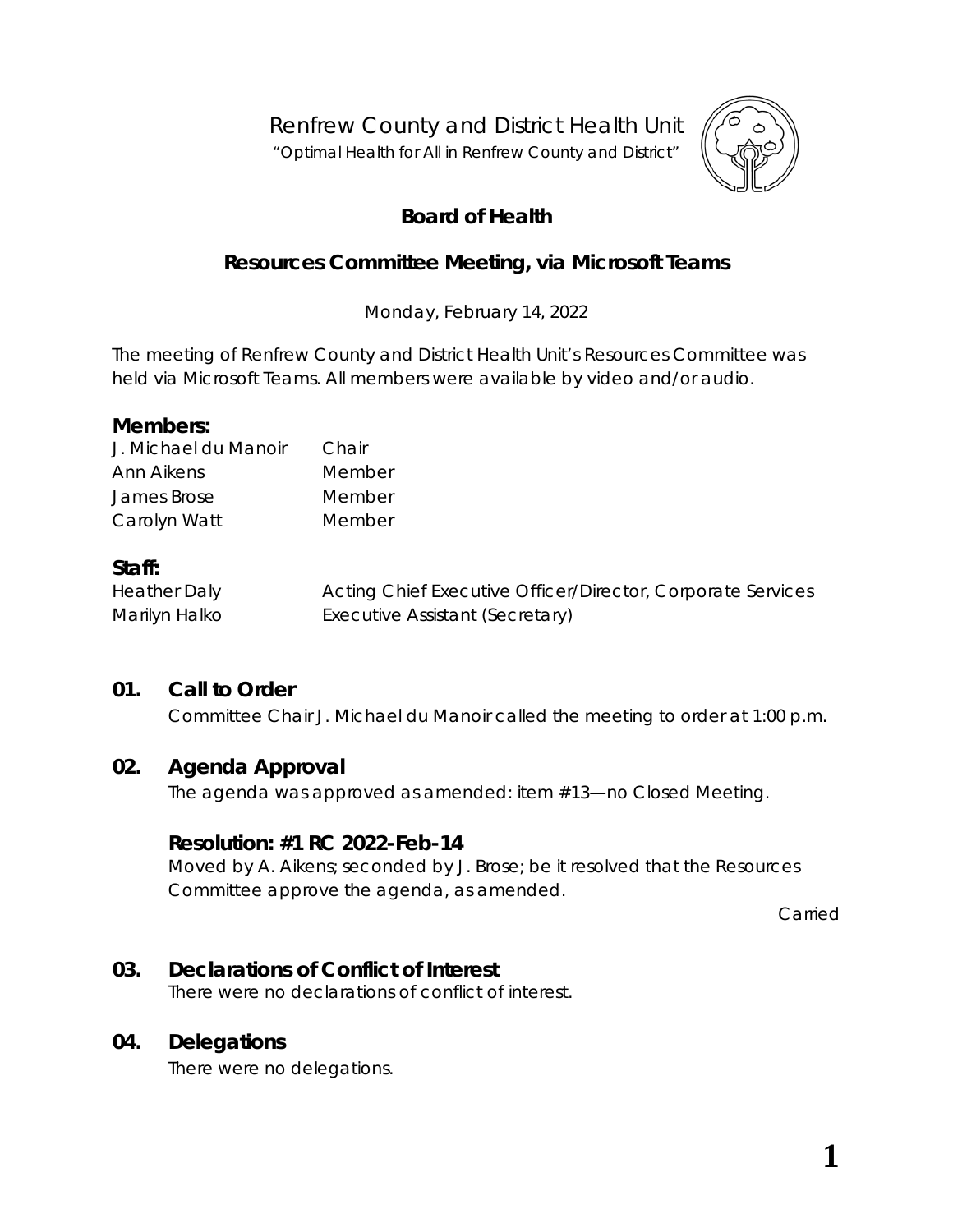## **05. Minutes of Previous Meetings (Approval)**

a. Resources Committee Meeting Minutes 2021-Dec-06 The meeting minutes were approved for Monday, December 6, 2021, as amended: first sentence on page three—**of** changed to **or**.

## **Resolution: #2 RC 2022-Feb-14**

Moved by A. Aikens; seconded by C. Watt; be it resolved that the Resources Committee approve the meeting minutes from Monday, December 6, 2021, as amended.

Carried

#### **06. Business Arising**

- a. Action List—Regular BoH—2022-Jan-25 The Committee reviewed the *[Action List](https://www.rcdhu.com/wp-content/uploads/2022/03/06.-a.-Action-List-from-the-Regular-Board-Meeting-2022-Jan-25.pdf)*.
- b. Oversight for HR Oversight for HR was deferred to a future meeting.

#### **07. Correspondence**

The Committee discussed the following correspondence:

|               | Subject:                                                                                                                    | From:                                                                                        | Action:                               |
|---------------|-----------------------------------------------------------------------------------------------------------------------------|----------------------------------------------------------------------------------------------|---------------------------------------|
| a.            | 2021 Audit Planning Letter                                                                                                  | • Karen Black-Scott<br>Rosien Black & Locke                                                  | • Received as<br>information.         |
| b.            | <b>2021 Signed Auditor's</b><br><b>Engagement Letter</b>                                                                    | • Karen Black—Scott<br>Rosien Black & Locke<br>and Dr. R. Cushman                            | $\bullet$ Received as<br>information. |
|               | 2022 Minister's Letter for<br><b>One-Time Mitigation</b><br><u>Funding</u>                                                  | • The Honourable Christine<br>Elliott, Deputy Premier<br>and Minister of Health              | $\bullet$ Received as                 |
| $\mathsf{C}.$ | <b>Renfrew Amending</b><br>İ.<br>Agreement-Public<br><b>Health Funding and</b><br><b>Accountability</b><br><b>Agreement</b> |                                                                                              | information.                          |
| d.            | <b>2019 Reconciliation</b><br><b>Report Settlement Letter</b>                                                               | • Polly Ann Couture,<br>Finance Manager,<br><b>Financial Management</b><br>Branch, Corporate | • Received as<br>information.         |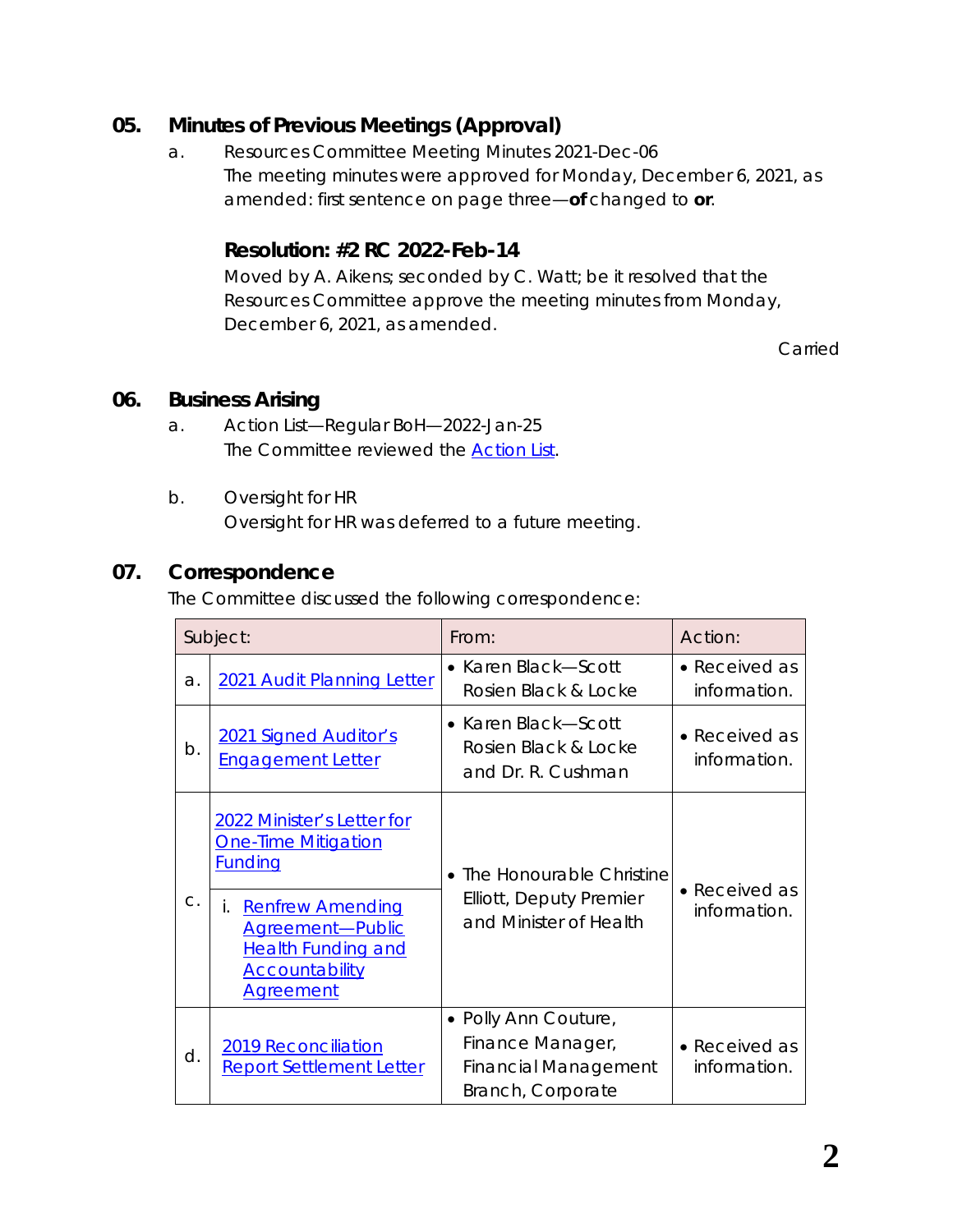|    |                                                               | Services Division,<br>Ministry of Health                                                                                                 |                               |
|----|---------------------------------------------------------------|------------------------------------------------------------------------------------------------------------------------------------------|-------------------------------|
| е. | <b>2018 Reconciliation</b><br><b>Report Settlement Letter</b> | · Polly Ann Couture,<br>Finance Manager,<br><b>Financial Management</b><br>Branch, Corporate<br>Services Division,<br>Ministry of Health | • Received as<br>information. |

The Committee discussed item 07. a. *[2021 Audit Planning Letter](https://www.rcdhu.com/wp-content/uploads/2022/03/07.-a.-2021-Audit-Planning-Letter.pdf)* presented by H. Daly, recommending that the draft *[2021 Audit Planning Letter—Board](https://www.rcdhu.com/wp-content/uploads/2022/03/07.-a.-i.-Board-response-Audit-Planning-letter-2021.pdf)  [Response](https://www.rcdhu.com/wp-content/uploads/2022/03/07.-a.-i.-Board-response-Audit-Planning-letter-2021.pdf)* be signed and sent to the auditor, as is the annual practice.

# **Resolution #3 RC 2022-Feb-14**

Moved by C. Watt; seconded by J. Brose; be it resolved that the Resources Committee recommends to the Board that the Chair be directed to sign and send the *2021 Audit Planning Letter—Board Response* to the auditor.

Carried

During the discussion of the correspondence, H. Daly, Acting Chief Executive Officer/Director, Corporate Services, provided a historical background to the letters and documents.

The following points were noted:

- The Minister's Letter for One-Time Mitigation Funding 2022 provides confirmation of previously advised funding.
- The 2019 Reconciliation Report Settlement Letter and the 2018 Reconciliation Report Settlement Letter align with the Attestation Reports for the corresponding periods.

## **08. Staff Reports**

## **a. Report—February 2022**

The Committee discussed the following presentations by H. Daly:

- *[Budget vs. Actual Report Q3](https://www.rcdhu.com/wp-content/uploads/2022/03/08.-a.-i.-Budget-vs-Actual-Report-Q3.pdf)*
- *[Budget vs. Actual Preliminary \(Unaudited\) Report Q4](https://www.rcdhu.com/wp-content/uploads/2022/03/08.-a.-ii.-Budget-vs-Actual-Preliminary-Unaudited-Report-Q4.pdf)*.

The Committee noted the complexities of budgeting and reporting due to COVID-19 and Ministry of Health requirements/guidelines re allocation of funds.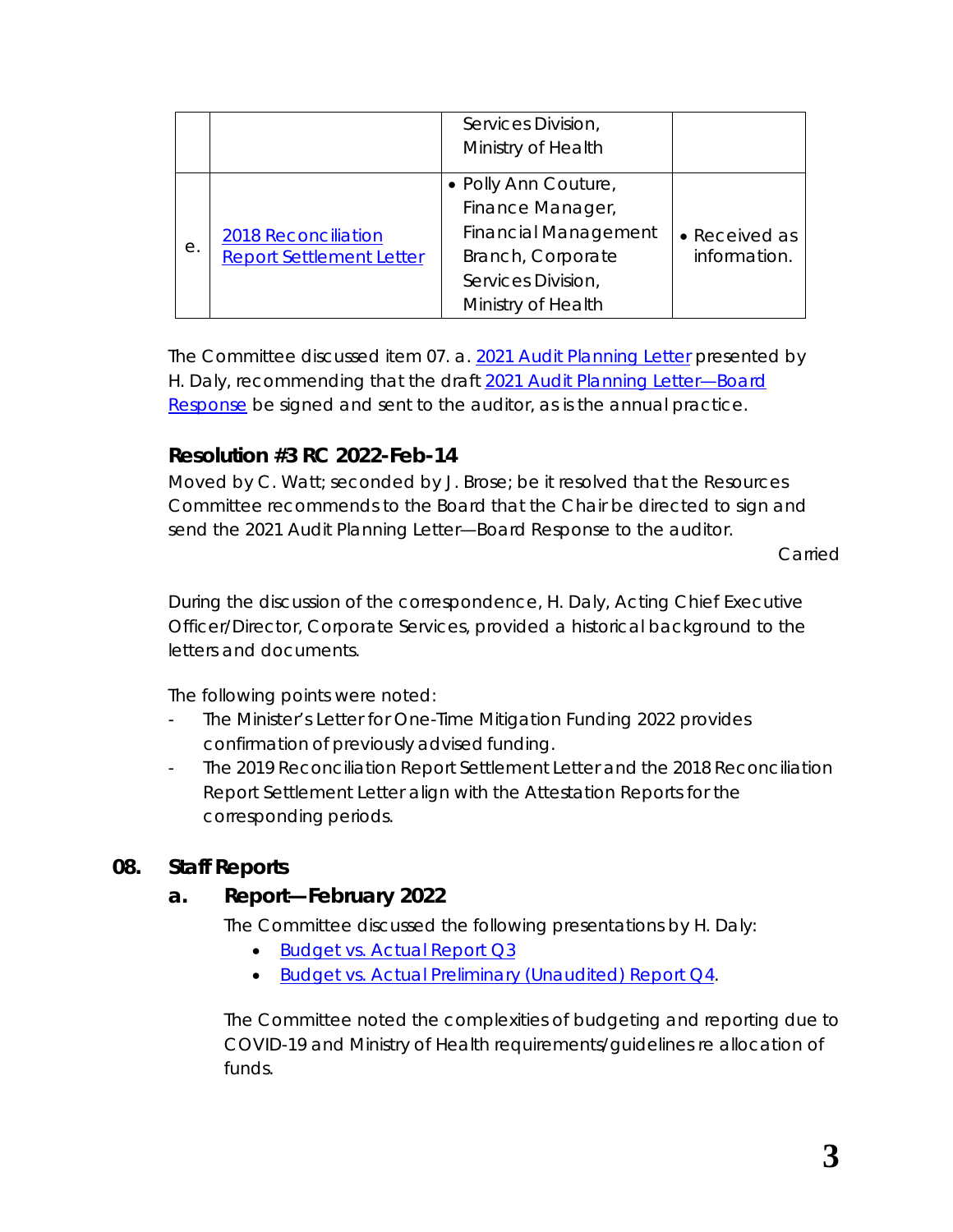## **Resolution #4 RC 2022-Feb-14**

Moved by A. Aikens; seconded by C. Watt; be it resolved that the Resources Committee recommends that the Board accept the Q3 and Q4 Preliminary (Unaudited) Reports.

Carried

## **09. Board Committee Reports**

There were no Board Committee reports.

#### **10. By-Laws**

There were no items in by-laws.

#### **11. New Business**

# **a. FP02—Corporate Borrowing Policy**

The Committee discussed the presentation by H. Daly and amended the document as follows:

• *[FP02—Corporate Borrowing Policy](https://www.rcdhu.com/wp-content/uploads/2022/03/FP02-Corporate-Borrowing-Policy-REVISED.pdf)*.

The following is the document with track changes—*[Policy](https://www.rcdhu.com/wp-content/uploads/2022/03/11.-a.-i.-FP02-Corporate-Borrowing-Policy-with-track-changes.pdf)*.

#### **Resolution #5 RC 2022-Feb-14**

Moved by J. Brose; seconded by A. Aikens; be it resolved that the Resources Committee recommends that the Board approve FP02—Corporate Borrowing Policy, as amended.

Carried

## **b. Resources Committee Work Plan 2022**

The Committee discussed the 2022 Resources Committee Work Plan, referring to the *[Resources Committee Work Plan 2021](https://www.rcdhu.com/wp-content/uploads/2022/03/11.-c.-Resources-Committee-Work-Plan.pdf)* and *Terms of [Reference](https://www.rcdhu.com/wp-content/uploads/2022/03/11.-c.-Resources-Committee-Work-Plan.pdf)* as guidance documents.

Resources Committee Members will email Committee Chair du Manoir their top two priorities for 2022.

## **12. Notice of Motion**

There was no notice of motion.

## **13. Closed Meeting**

There was no closed meeting.